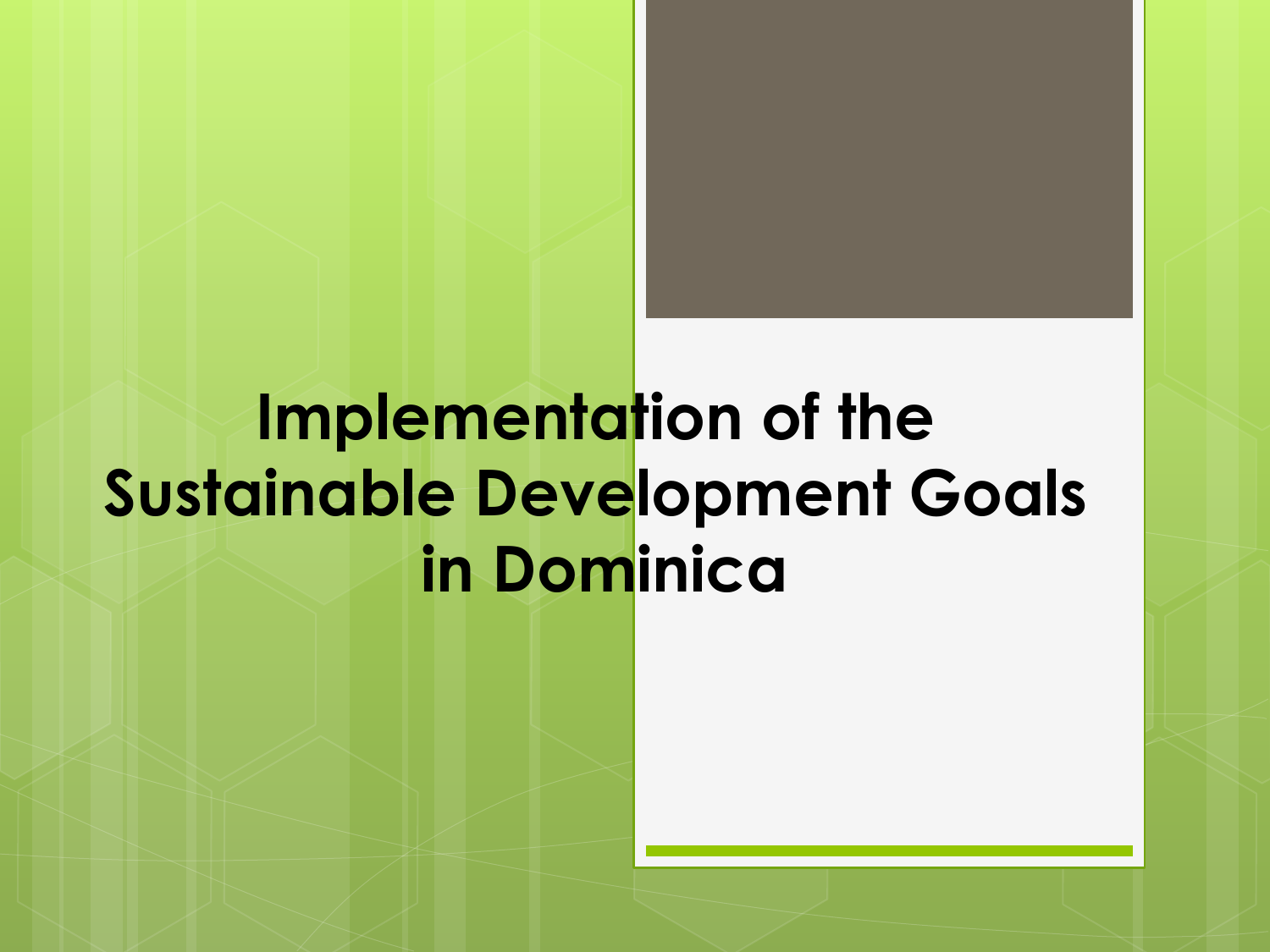#### **Managemen**t

- **The Ministry of Planning and Economic Development has overall responsibility for national planning, coordination, and monitoring of policies and plans in relation to the Sustainable Development Goals (SDGs).**
- **The Central Statistical Office, the country's national statistical office, will be responsible for the compilation and production of data to inform national SDG reports.**
- **An interim SDG Technical Committee has been established and a national structure as the formalized oversight mechanism is currently being discussed.**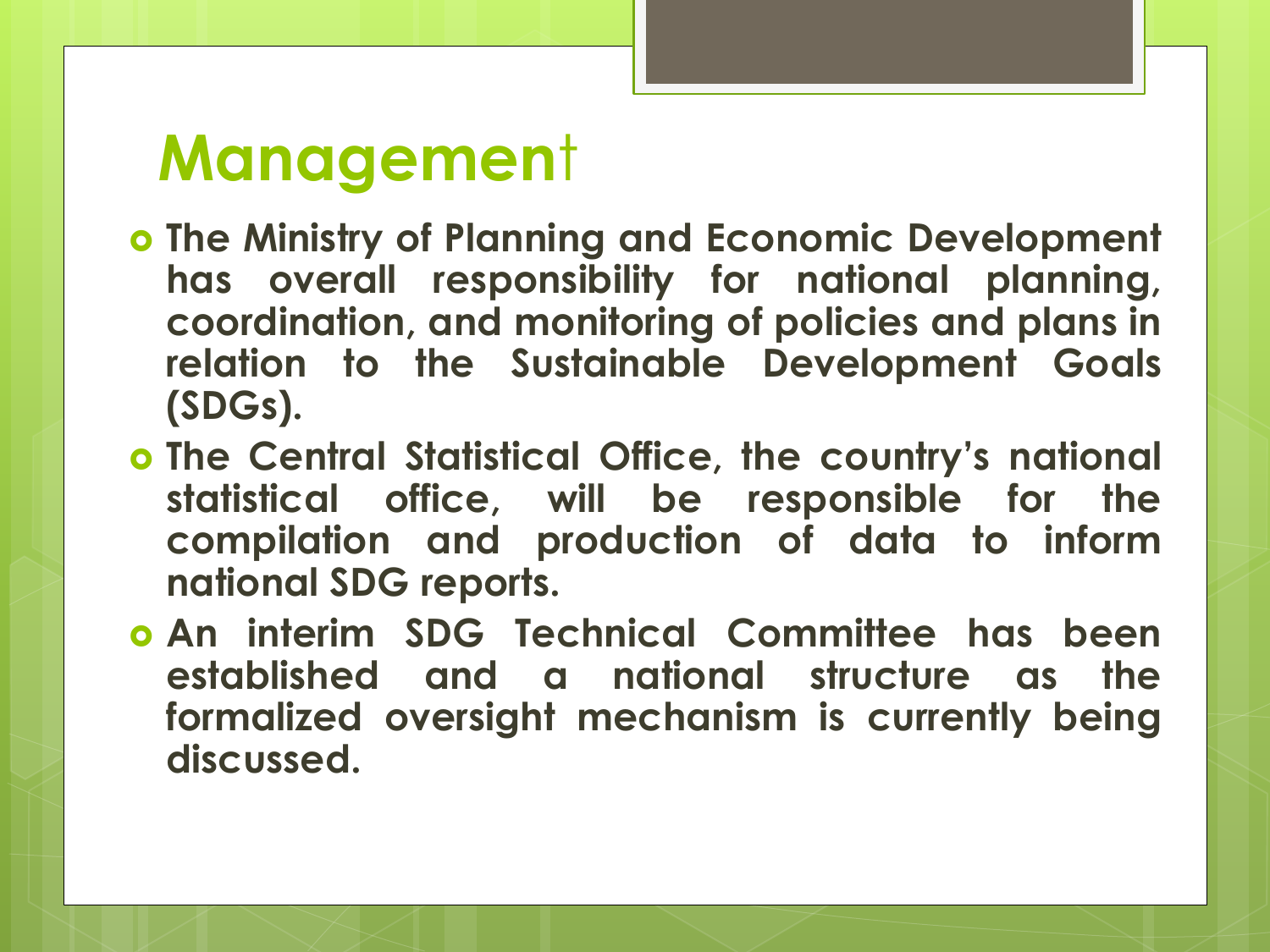**In 2018, the Government of Dominica approved the National Resilience Development Strategy (NRDS): Dominica 2030. This long-term national plan considers the unique challenges that small island developing states face, and is grounded in the Sustainable Development Goals (SDGs) and the national vision of becoming the First Climate Resilient Country in the World.**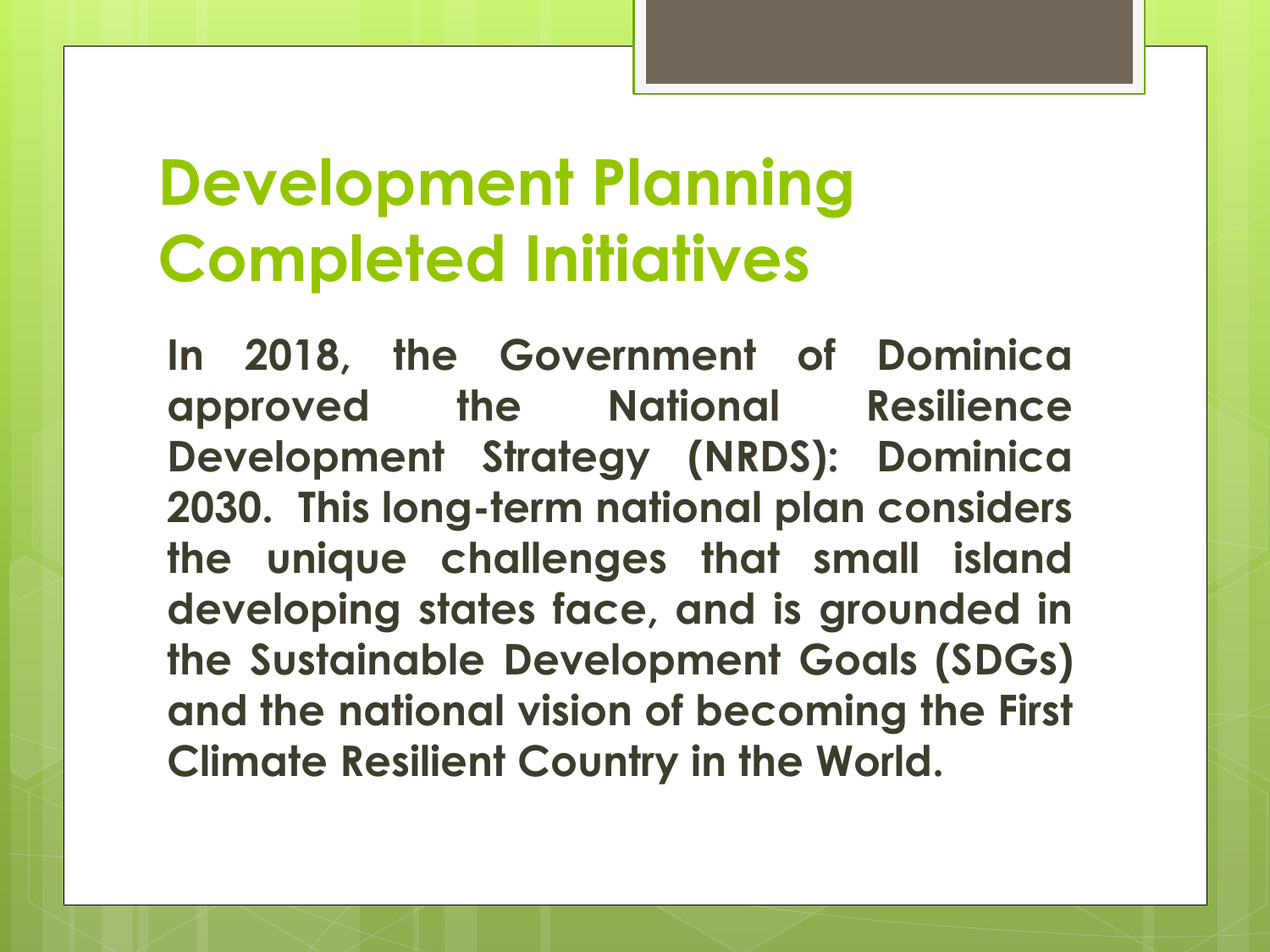**To date, all sector plans have since been developed that are well-aligned to the SDGs and the resilience vision. The sector plans are medium (four year) strategic plans that are further broken down into yearly implementation plans. Guidelines for the monitoring and reporting of projects that capture information that enhance the sustainability and resilience pursuits, have been developed.**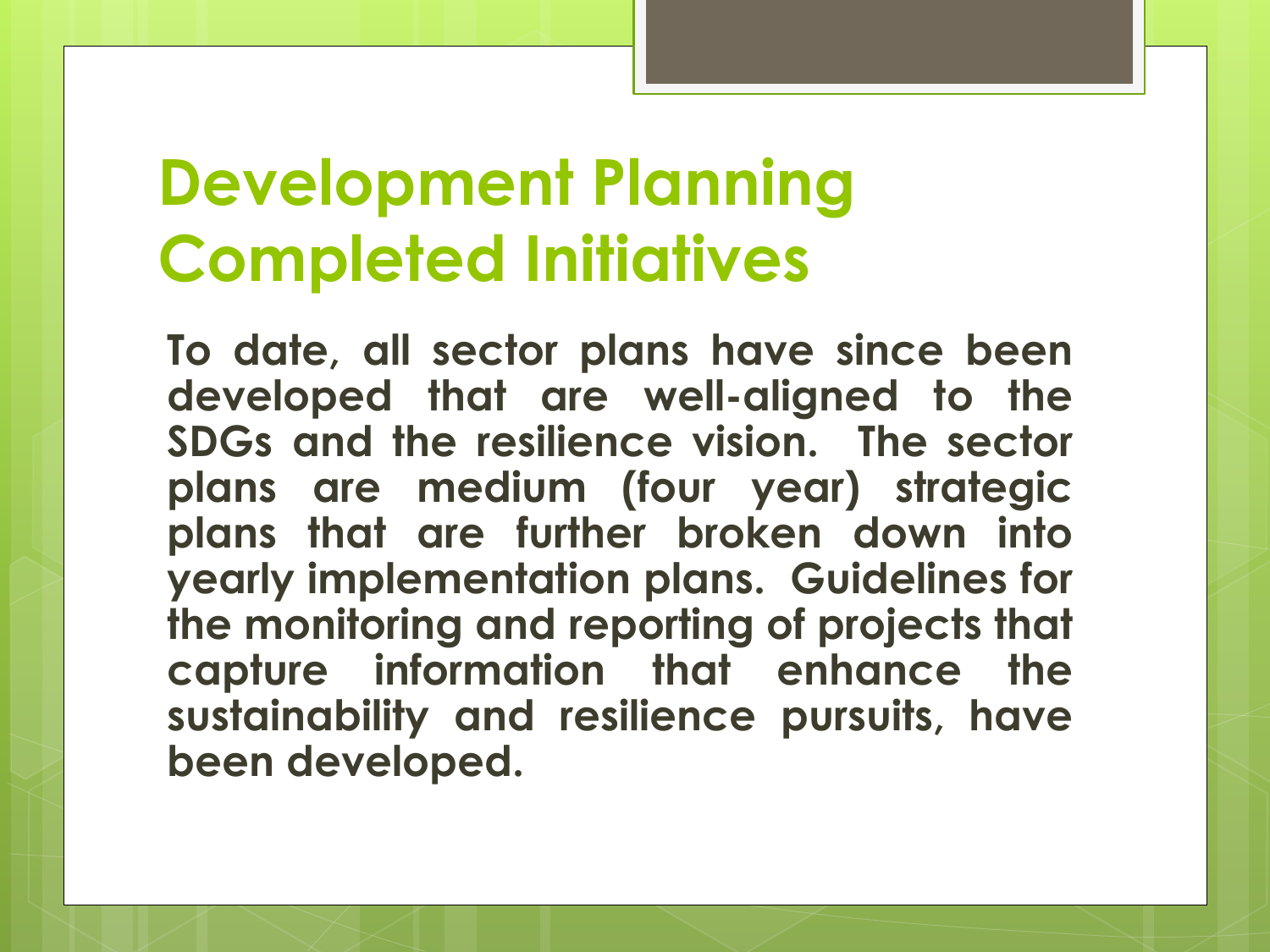**In May 2019, a Strategic Planning Week, organized by the Ministry of Planning and Economic Development and ECLAC's subregional Headquarters for the Caribbean held a learning forum and several consultations with multiple stakeholders in the public and private sectors, including NGOs and civil society organisations.**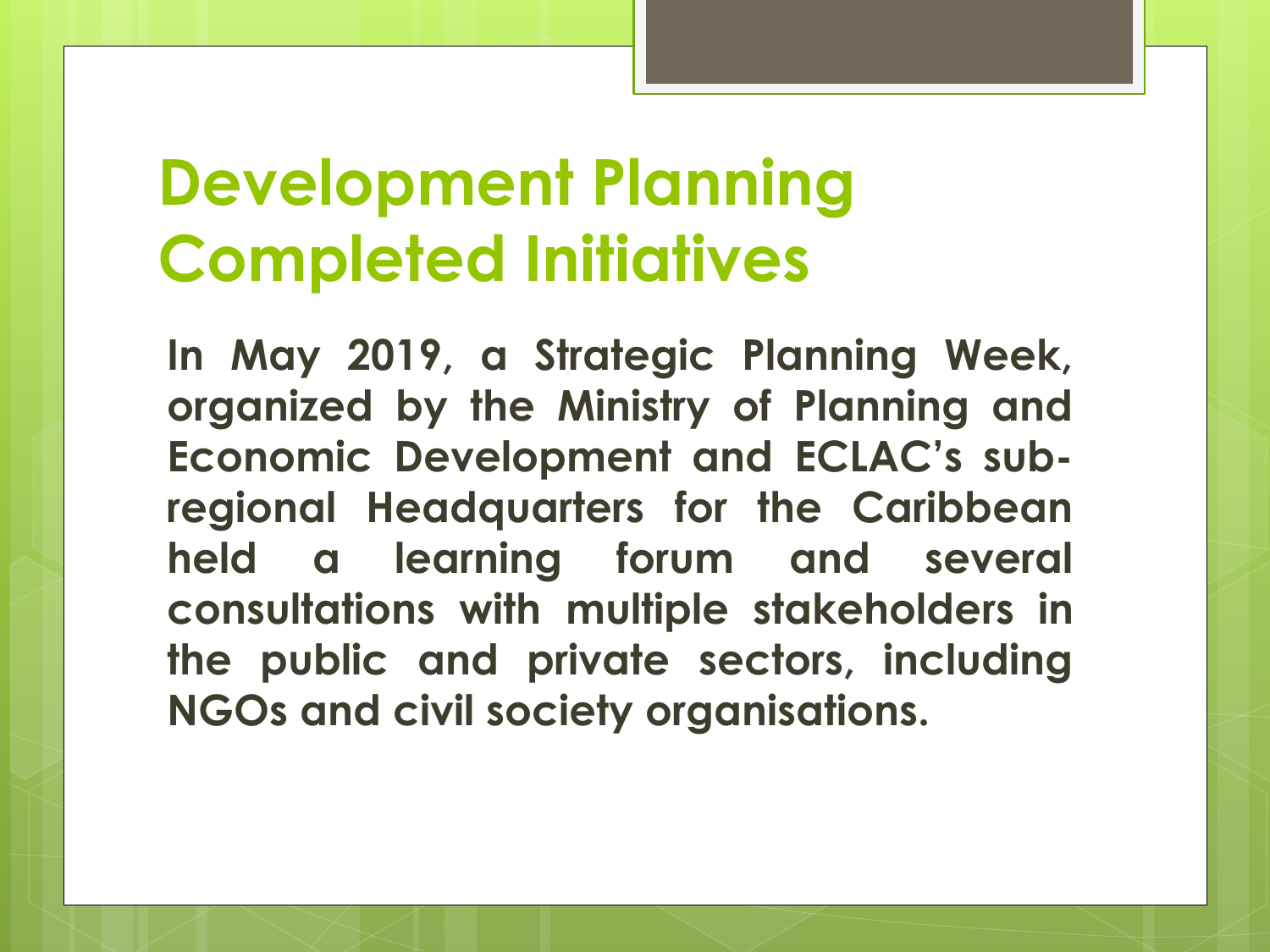**The objectives were to:** 

- **Provide a space for practical learning on the sustainable development goals at the global and regional levels in order to further facilitate the integration of the Sustainable Development Goals in in national development plans and budgets;**
- **Offer a platform to dialogue with nongovernmental actors to advance the implementation of the 2030 Agenda at the national level;**
- **Promote common positions and strategies for economic, social and environmental development through a "whole of government" and "whole of society" approach towards the planning and budgeting of the Sustainable Development Goals (SDGs) at national levels;**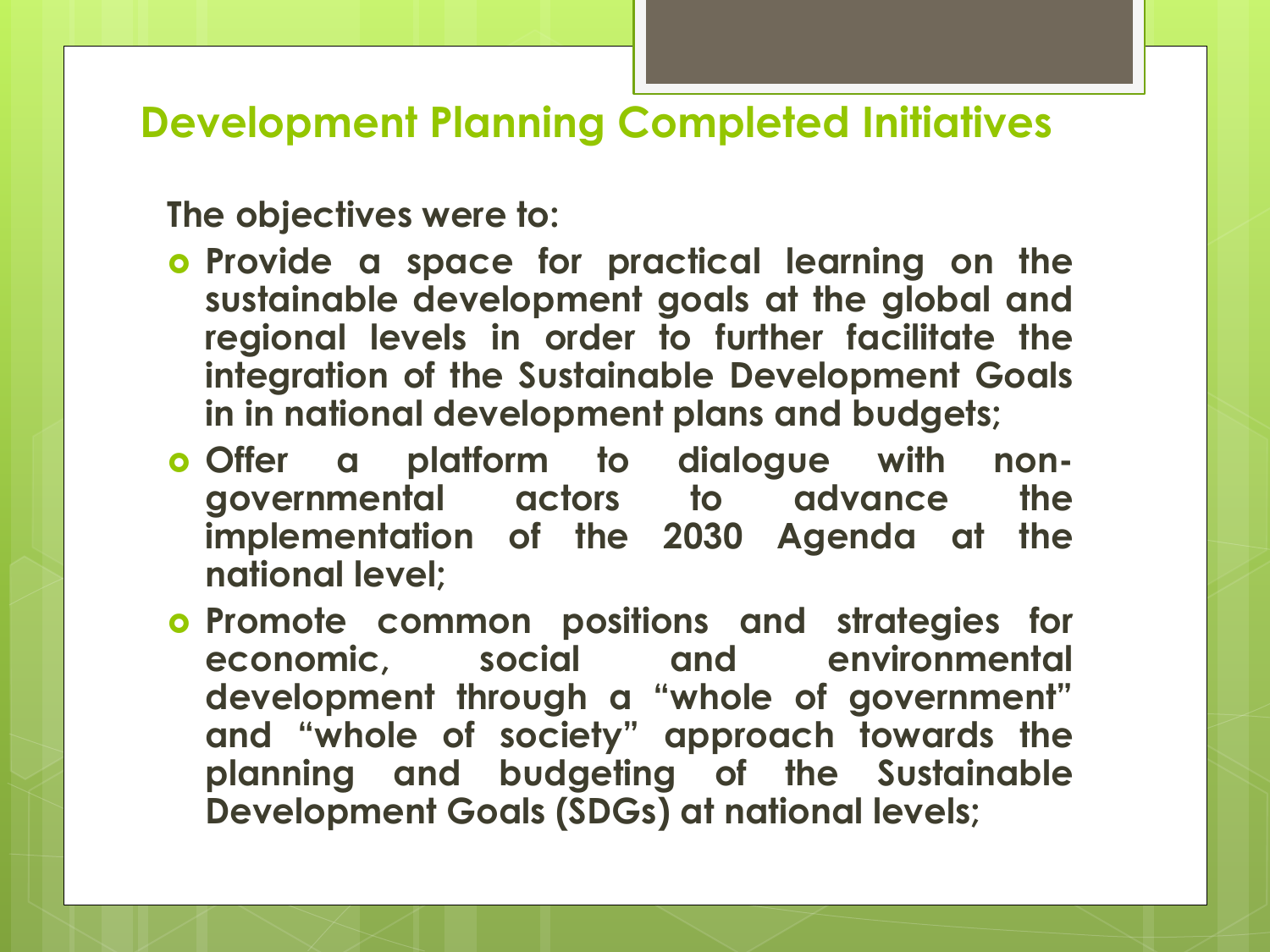**The intention is to ensure the effective localization of the SDGs and inclusive and participatory implementation of national development plans.**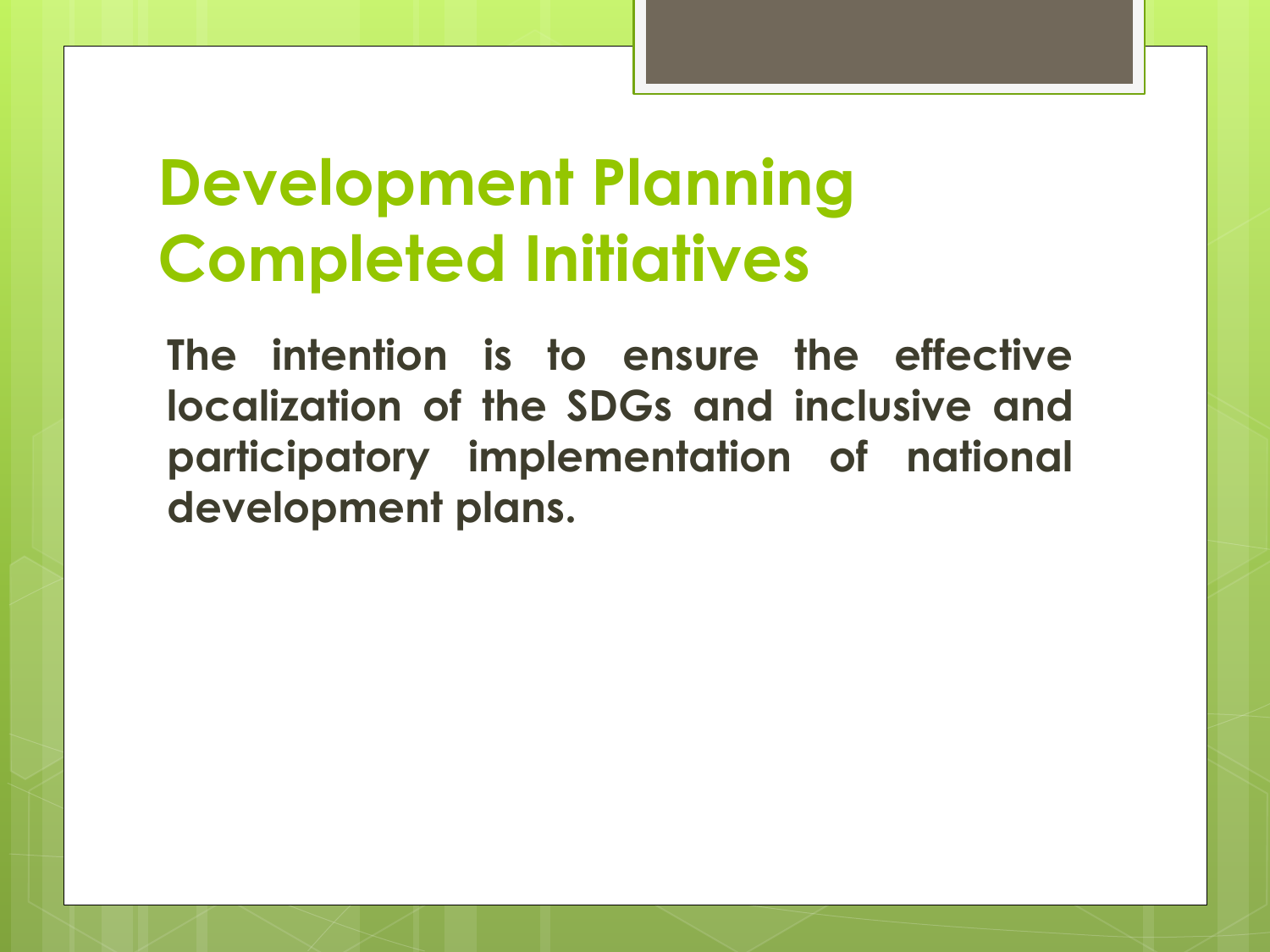**Dominica has also leveraged participation in several regional and international summits and peer learning events with a focus on the SDGs to build knowledge and skills.**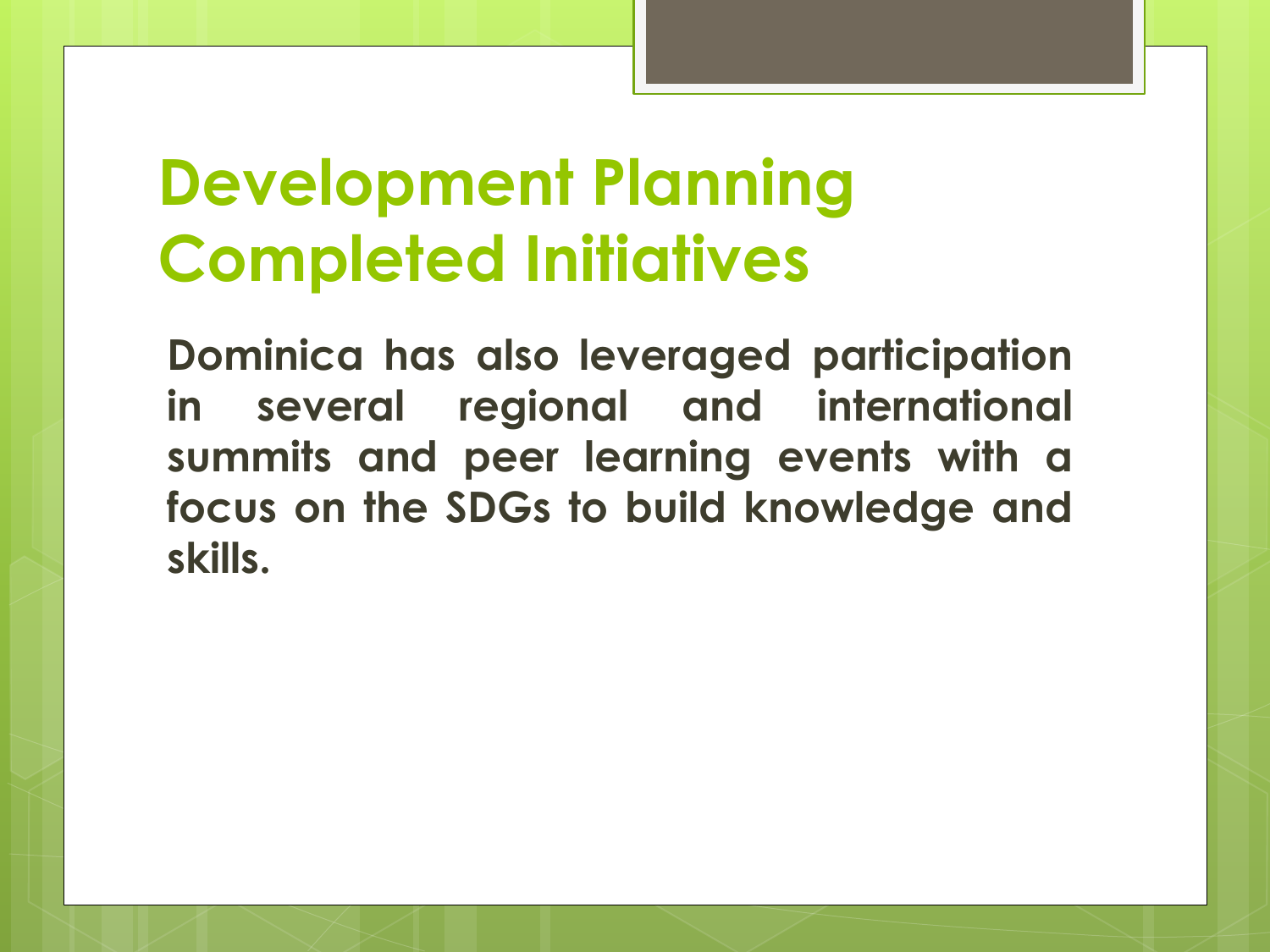- **Follow-up Consultation to the Regional Meeting on Population and Sustainable Development held in Jamaica in March 2017;**
- **Sustainable Development Goals (SDGs) Social Indicators workshop in Barbados in May, 2018;**
- **Holistic Approaches for Implementing the 2030 Agenda for Sustainable Development in the Caribbean Region – Learning Conference held in Trinidad in May 2019;**
- **Commonwealth Awards for Excellence in Sustainable Development Goal (SDG) Implementation in Small States held in Malta in June, 2019;**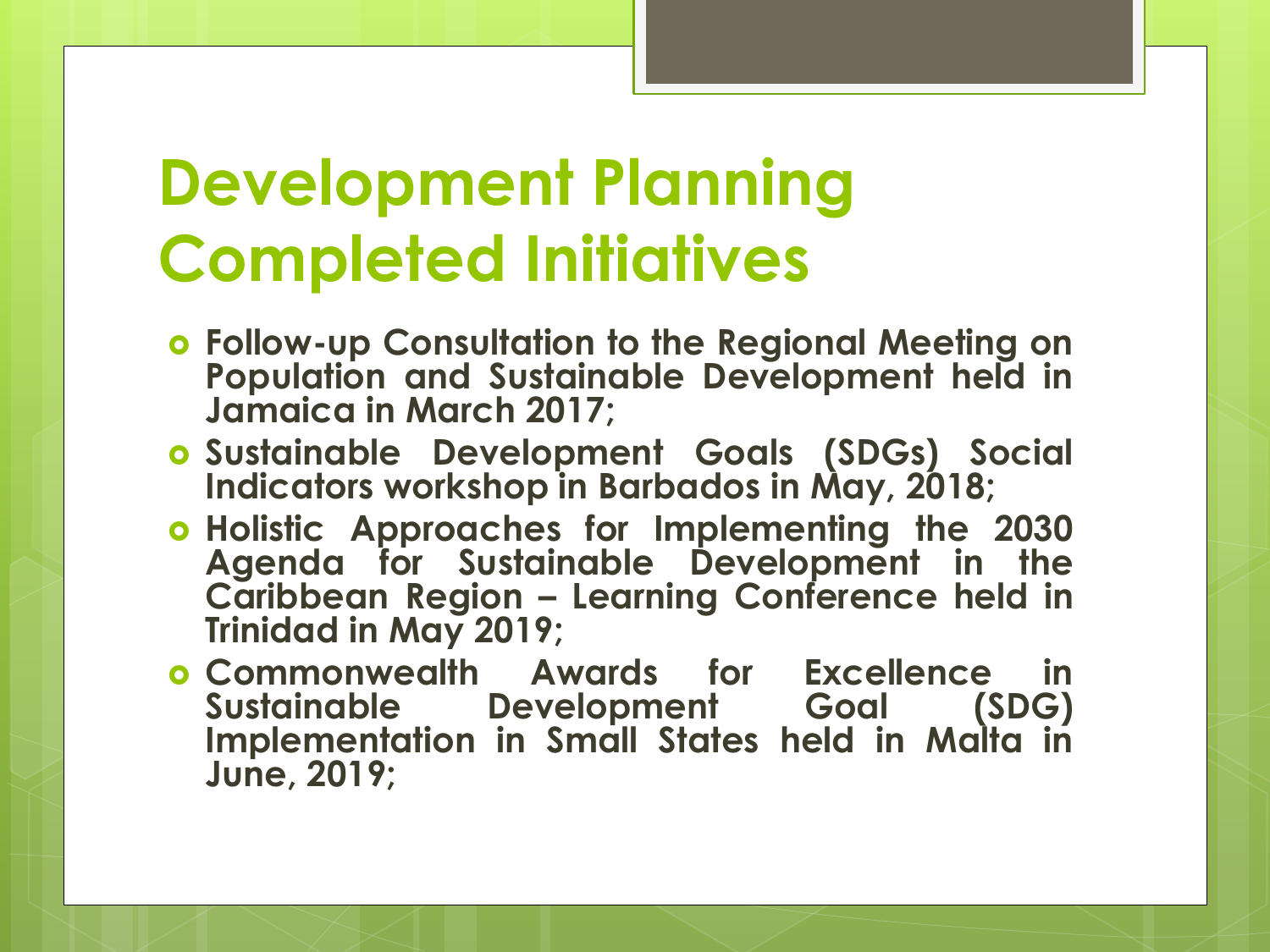- **In the area of education and awareness raising, a draft framework was crafted for Primary and Secondary Level Education for integration of the Sustainable Development Goals into the school curriculum**
- **A teachers training workshop was held with roughly 150 Primary and Secondary teachers on the implementation of the SDGs, and what projects that could be developed around the SDGs to contribute to the achievement of Goal 4.**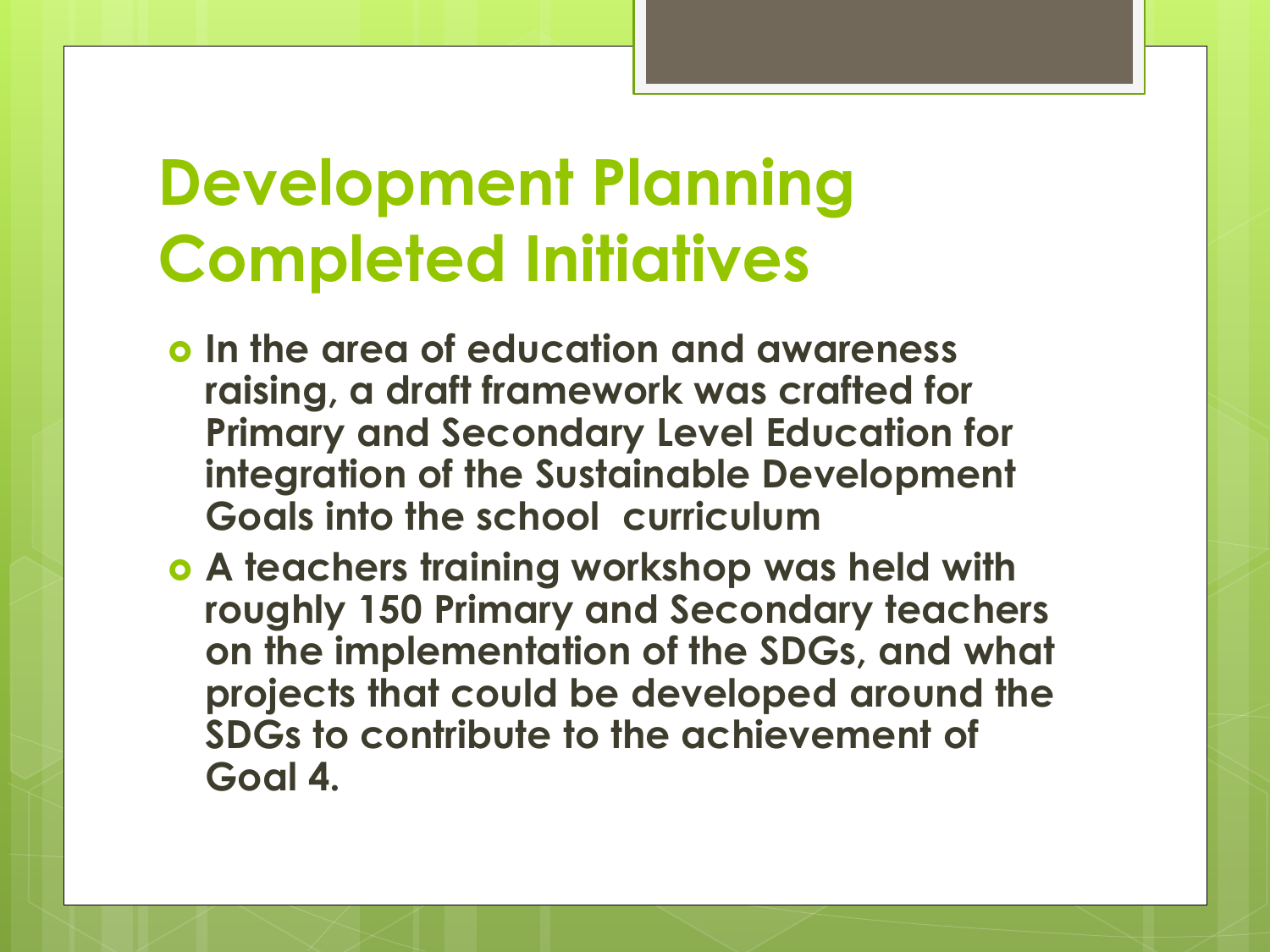## **Indicators**

- **The Central Statistics Office has adopted the Caribbean specific SDG with the selection of specific indicators that are relevant to our region to be monitored.**
- **A database is in the process of development to register the indicators, their definition and rationales; responsible stakeholders; level of completion and method of reporting, etc.**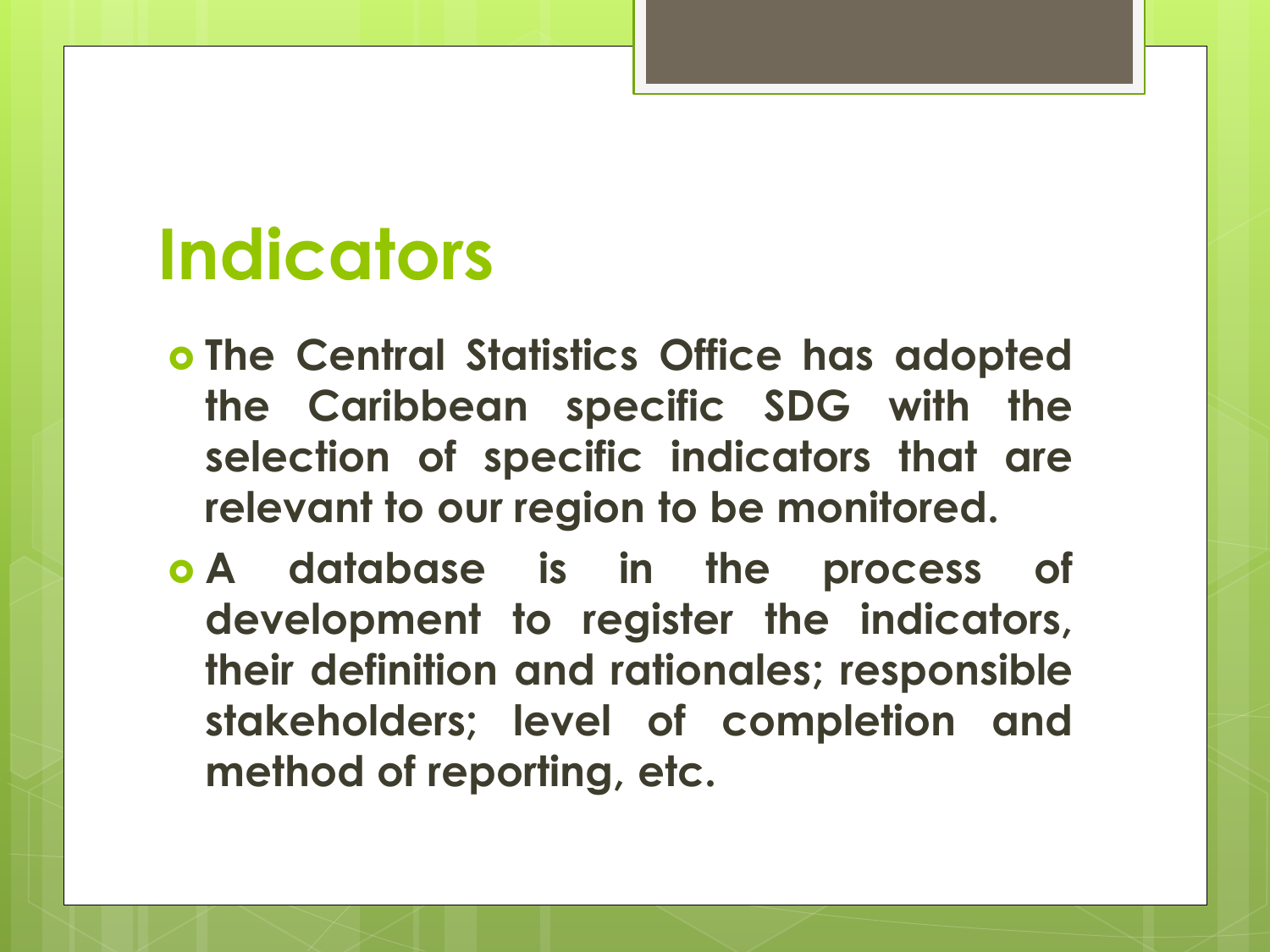#### **Indicators**

- **Some data collection has begun from various selected institutions as a pilot activity. The comprehensiveness of the data is affected by unregular survey schedules and other disruptive circumstances.**
- **A large percentage of the indicators are expected to be extracted from the 2021 Population and Housing Census, and Dominica is in the preparatory phase to successfully execute this major national project.**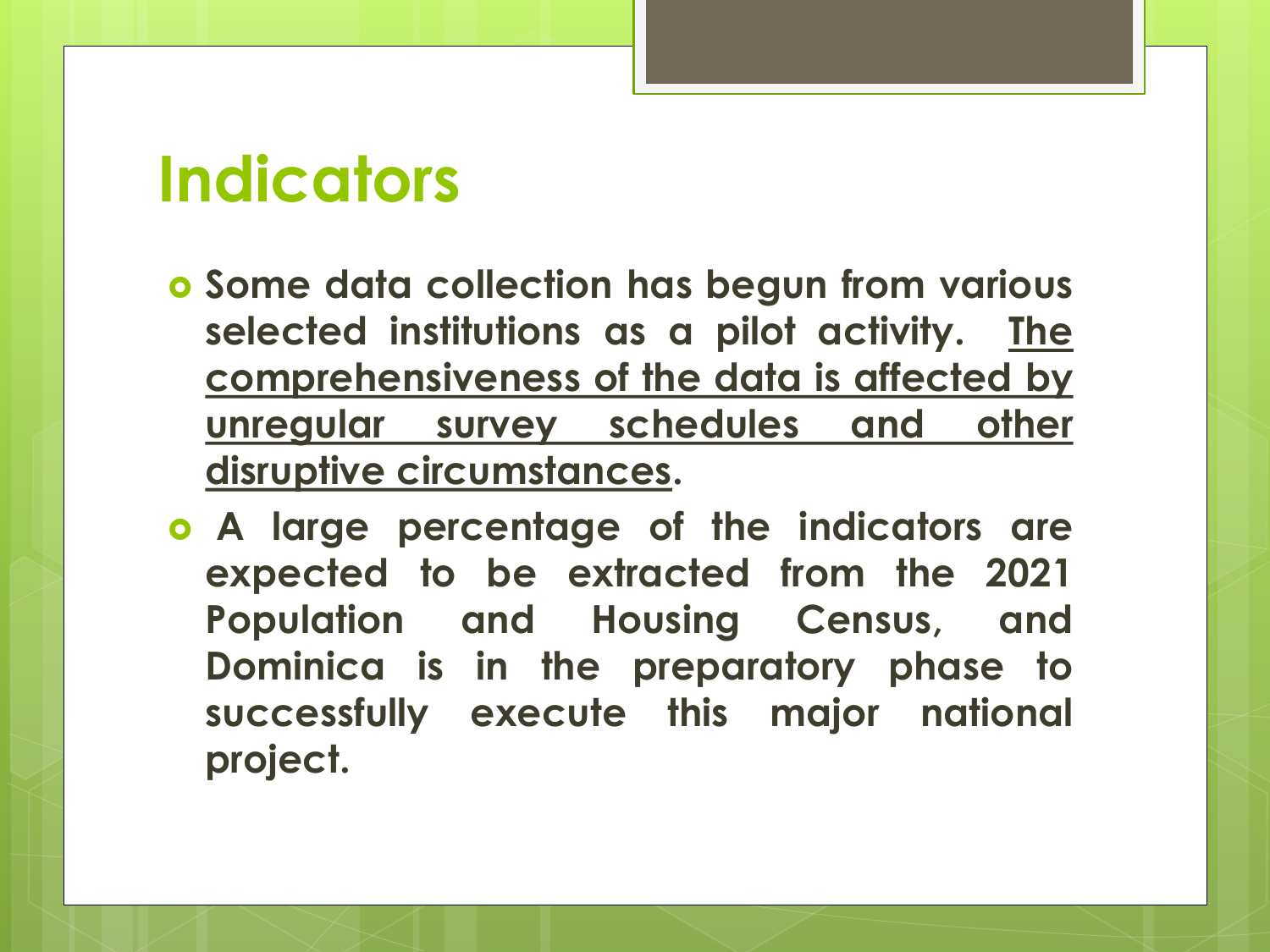# **Ongoing/Planned Activities**

- **1. Conduct a national assessment of Dominica, to determine the capacity of the national statistical system to produce the necessary data for measuring progress in the implementation of the SDGs and the SIDS agenda.**
- **2. Development of a protocol for producing official statistics that informs evidencebased policy planning and facilitate monitoring and reporting.**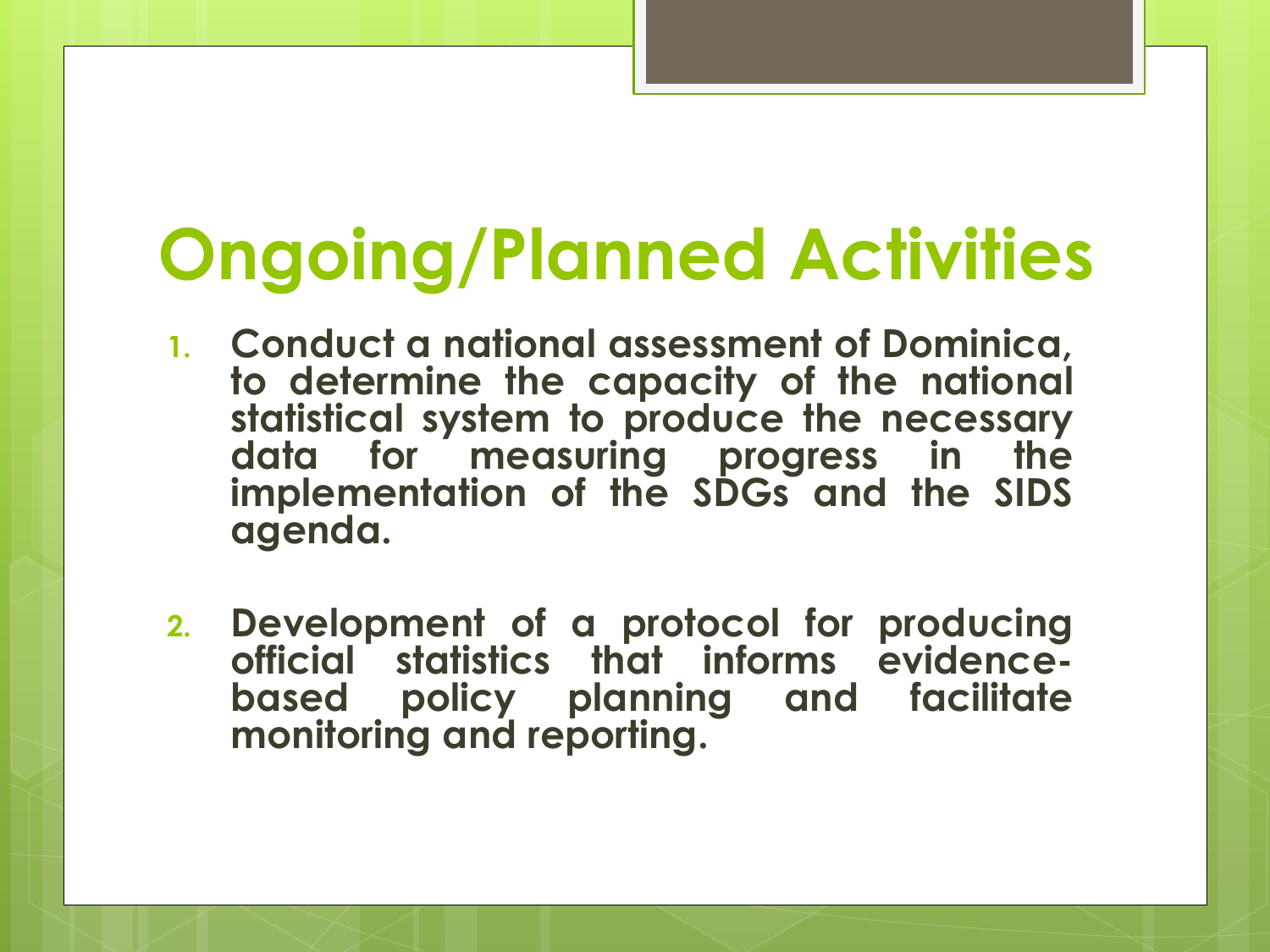## **Ongoing/Planned Activities**

**3. Design the template for a monitoring framework to be used across the system, drawing from existing tools and best practice and lessons at national and regional levels.** 

**4. Participate in the Certificate in Transformational Leadership to Achieve the Sustainable Development Goals (SDGs) in Developing States, designed and delivered by the University of the West Indies Open Campus. (to increase academic and technical knowledge in the SDGs among a cohort of technicians).**